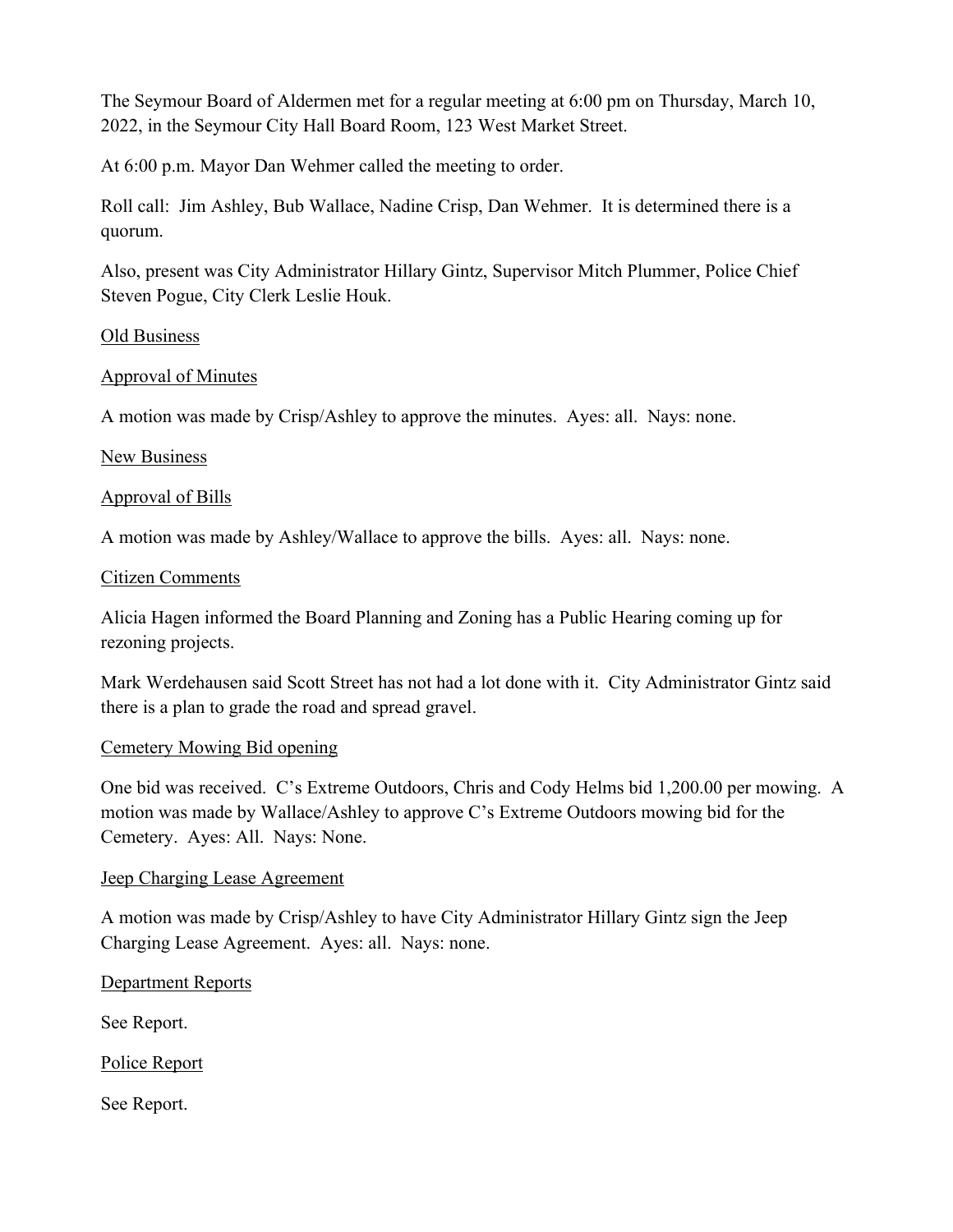Police Chief Steven Pogue had John Huffman inquire about a side x side event. They would come from Ozark to Seymour and stop on the square. The Aldermen do not have a problem with this.

# City Administrator Report

City Administrator Hillary Gintz passed out 3 bids for trenching and shoring equipment. Ozark Laser and Shoring 4,965.00, Sunbelt 7,643.70, Pro Tec Equipment 5,595.00. A motion was made by Ashley/Crisp to approve Ozark Laser and Shoring bid. Ayes: all. Nays: none.

The office computers are 5 years old. Administrator Gintz would like to purchase one computer right now to see how we like it. The bid from FX Technologies is 1,782.00. A motion was made by Crisp/Wallace to approve the bid for the one computer. Ayes: all. Nays: none.

Administrator Gintz met with DNR last week. DNR will trench Frances Street to see if they can find where gas is intercepting the sewer line. DNR is funding the cost of replacing the sewer line and service lines with a grant.

Administrator Gintz presented the actual cost of a 200 AMP meter disconnect, water and sewer taps. Sewer tap is 350.00, water tap is 450.00 and the 200 AMP meter disconnect is 350.00. A motion was made by Wallace/Crisp to amend the building permit to reflect these prices. Ayes: all. Nays: none.

Administrator Gintz passed out the flyer for the public input meeting and passed out the calendar for March.

## Mayor Report

Nothing to Report.

## Aldermen's Report

Alderman Jim Ashley would like to see the RV ordinance changed that a RV is allowed to be lived in while their house is being built. The Aldermen are in agreement to this change.

Alderwoman Nadine Crisp mentioned that the striping on the square is hard to see.

At 7:00 p.m. a motion was made by Ashley/Wallace to go into executive session. Ayes: all. Nays: none. The following roll call vote was recorded. Alderman Jim Ashley-yes. Alderman Bub Wallace-yes. Alderwoman Nadine Crisp-yes. Alderman Dan Wehmer-yes.

The reason for executive session is pursuant to section 610.021 (3) Personnel.

At 7:45 p.m. a motion was made by Crisp/Ashley to go back into open. Ayes: all. Nays: none.

The YMCA has reached their contracted amount for the pool maintenance. A motion was made Crisp/Ashley to add an addendum to their contract that states the YMCA will get 80 percent of the Storm Water Park Tax through June 30, 2022. Ayes: all. Nays: none.